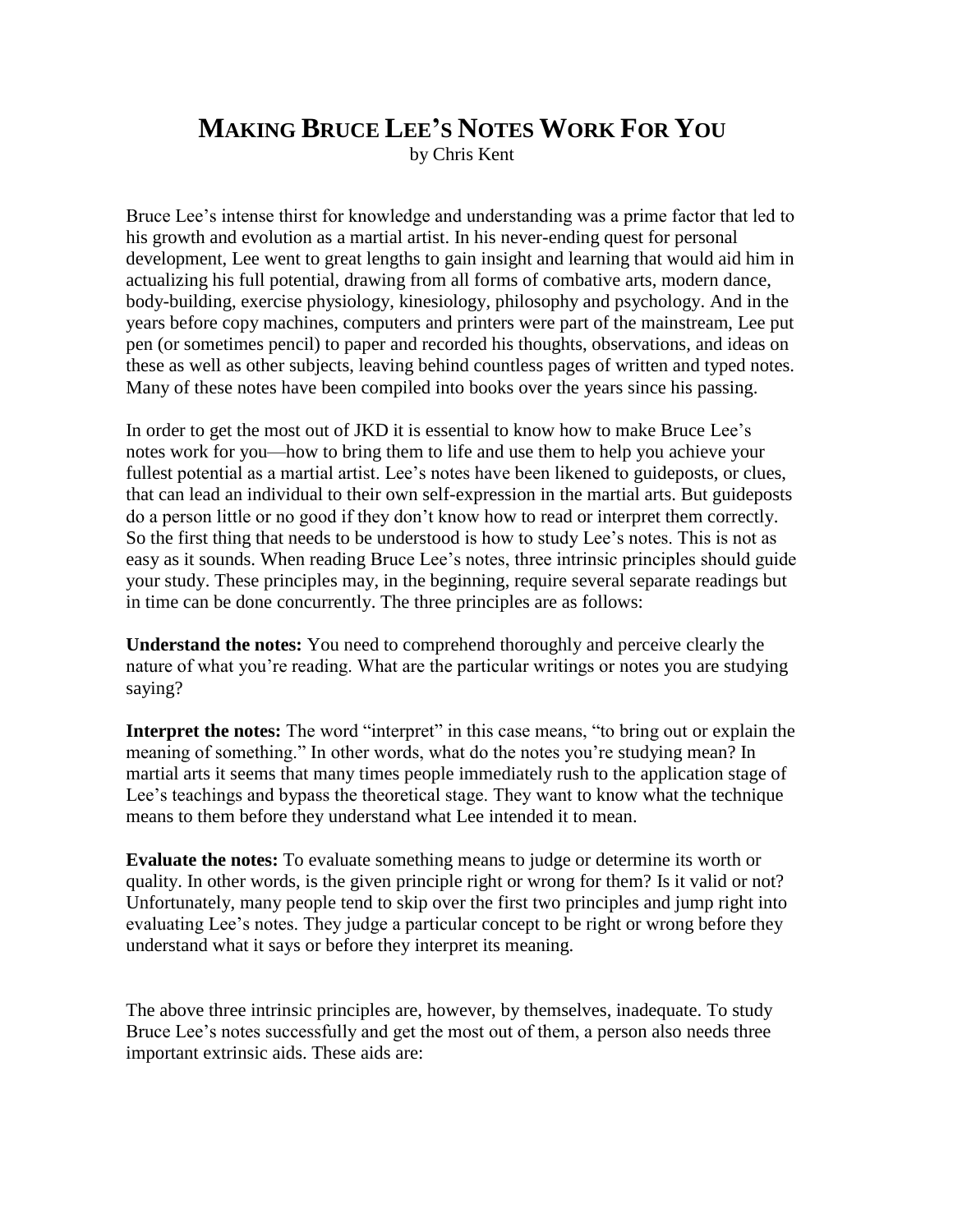**Experience:** Experience is the only way to interpret and relate what has been read. A person who has little or no experience in martial arts and/or philosophy is going to be at a distinct disadvantage in understanding, interpreting, and evaluating Lee's notes. I may be able to tell you what I like or don't like about a particular painting by a master like Van Gogh, but I will not be able to interpret and evaluate the painting like a person who has and education and background in fine arts. But experience by itself is not enough. We need to research our experience. Experience that has been understood and reflected upon informs and enlightens your study.

**Other Books and Writings:** Books and writings that precede or advance the subject you're studying can be very significant. Very often books or notes can have greater meaning when they are read in relation to other writings. I have had the privilege of perusing the books in Bruce Lee's personal library at great length on numerous occasions. But I have also established my own library that includes books on martial arts, Western fencing, physical fitness, kinesiology, philosophy, psychology, and various other categories of interest. Studying and analyzing these books has unquestionably helped to increase my understanding of Lee's notes. Bruce Lee always approached a subject wanting to know as much as possible about it and with an open mind ready to absorb new information. If he were alive today, there's no doubt that he would avail himself of all sources of information including books, videos, films, dvds, and the internet to gain access to the most up-to-date information on whatever subject that interested him or that he was studying. And you should follow his example and do the same thing.

**Live discussion:** The final extrinsic aid is live discussion, which means the interaction that occurs among individuals as they pursue a particular course of action. My close friend Cass Magda and I have spent countless hours discussing JKD, sometimes amongst ourselves, and other times with other friends or students. When we discuss and debate certain issues, techniques, or philosophical attitudes relating to JKD, many times new insights emerge that might have never occurred without this type of exchange.

As important as it is to successfully research Lee's notes, however, it is equally important to know how to use them. The first step of this process is to read Lee's notes without trying to fit them into established categories. The goal here is to simply grasp the content of the material, the essence of what is being presented, and to understand it. Expect to hear new things in new ways when you read the notes at different times and don't be concerned if you don't get some things in the first reading. It might take several readings before you fully comprehend something. All of us have had the experience of reading something over and over and then, all of a sudden, understanding what it means. This "Wow, now I get it!" experience of understanding catapults you into onto a new level of growth and freedom. You might find it useful each time you read the notes to use a differently colored pen to mark certain things that stand out to you at that time. Another idea is to keep a journal or notebook handy to jot down thoughts and impressions that occur while reading.

The next step is to investigate why Lee drew a particular essence from an art or why he chose to absorb something into his own art. It's important here to recognize the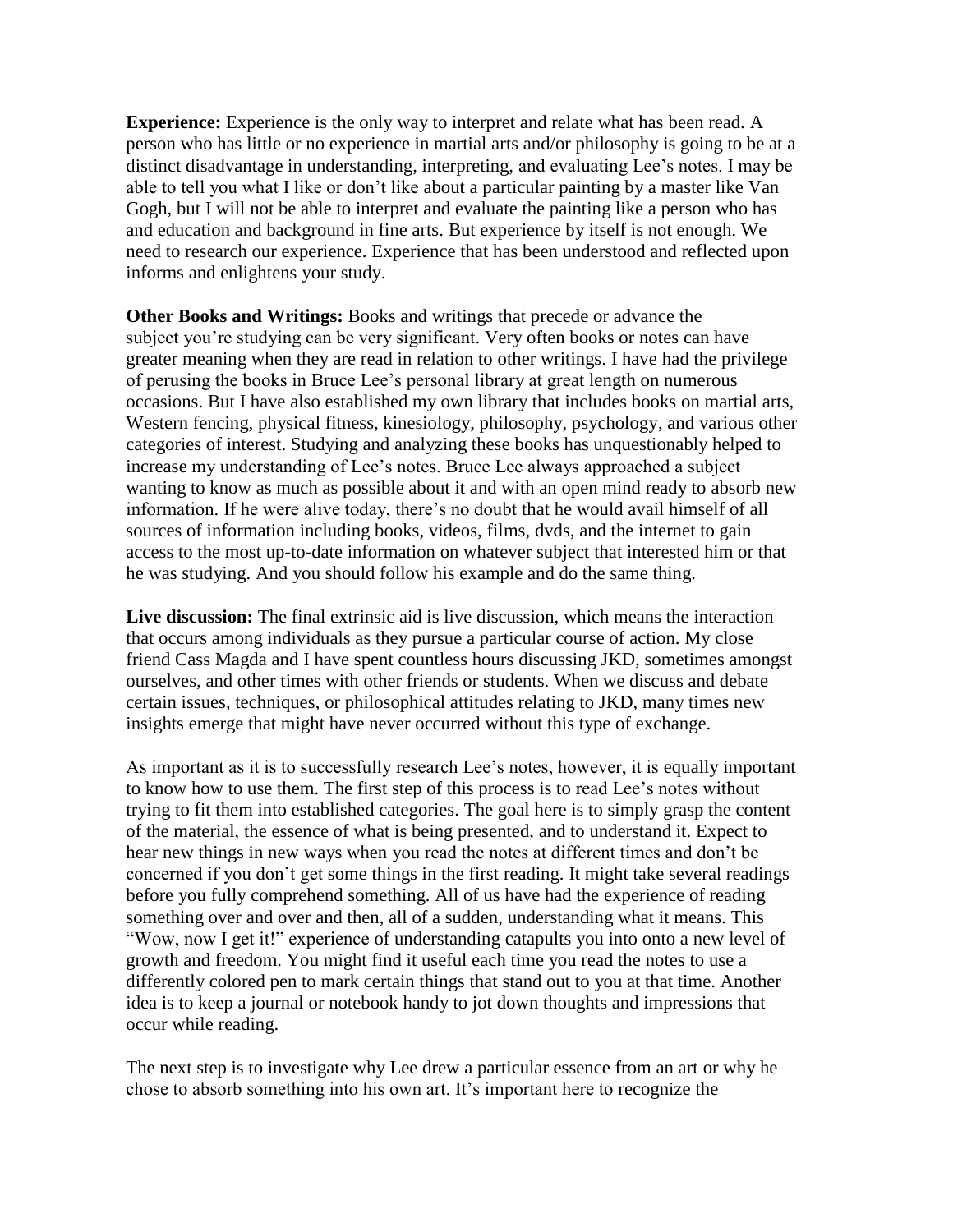difference between absorbing and simply adding. Bruce did not add something simply for the sake of adding it. To "absorb" something means, "to take in and incorporate; to assimilate." To "add" means to take in and unite so as to increase the number, size, etc. Ask yourself, "What is it about this particular technique that Bruce Lee felt was useful or valid to what he was doing?" Analyze it by breaking it down into its component parts and examining it to find out its interrelationship with other material in Lee's notes.

The third step is to apply what you are studying. Theory without application means nothing. You've got to take the material you're investigating onto the floor and test it. You need to see if, and how well it works under pressure and in realistic situations. Keep in mind, too, that just because you may not be able to do it or use it at that particular moment, doesn't mean that it's not valid or that it's no good. If your instructor shows you how to do a spinning rear kick and then you try it and miss the target completely, don't immediately respond with, "Oh, that's stupid. It doesn't work."

The final step is evaluation, in which you judge the value of the material for a given purpose. Ask yourself, "Is this particular principle or technique valid or not? How does it relate to me? Does it have application to what I'm doing?" If, for example, the particular style of martial art you practice doesn't believe in the use of hand immobilization attacks, then sensitivity training such as *chi sao* may have no application for you. Keep in mind, though, that just because something might not have an application for you, that doesn't mean it won't have an application for someone else. The following are some pitfalls you should try to avoid when studying and/or using Bruce Lee's notes:

- Simply memorizing and regurgitating Lee's words, ideas, etc. Anybody can repeat someone else's words by rote. Remember, it's not how much fixed knowledge or information you have accumulated, it's what you can use and apply that counts.
- Taking the material in Bruce Lee's notes to be the "Bible" of martial arts. Some people approach JKD very dogmatically and with the fundamentalist view that "If it's not in the

 *Tao of JKD,* or if it's not in Bruce's writings, then it's not JKD." This is the very antithesis of Lee's teachings. Bruce was a seeker of truth. To him, each thing he wrote down represented *a* truth, not *the* truth. No one has a monopoly on truth. There is no "one way."

- Thinking that Bruce Lee's notes are all there is to his way of martial arts.
- Adding your own interpretation to Bruce Lee's material. I am not saying that you shouldn't interpret Lee's material. I am simply reminding you to keep things in proper context. Many times people read something with an eye towards finding support for what they themselves are doing. For example, in Lee's notes it states, "Investigate into fighting from the ground…develop such mastery that one can fight safely from the ground." But Lee doesn't make a point of telling you to study any particular style of ground-fighting or martial art that includes ground-fighting. The point is to hear what Bruce Lee is saying, not what we want him to say.